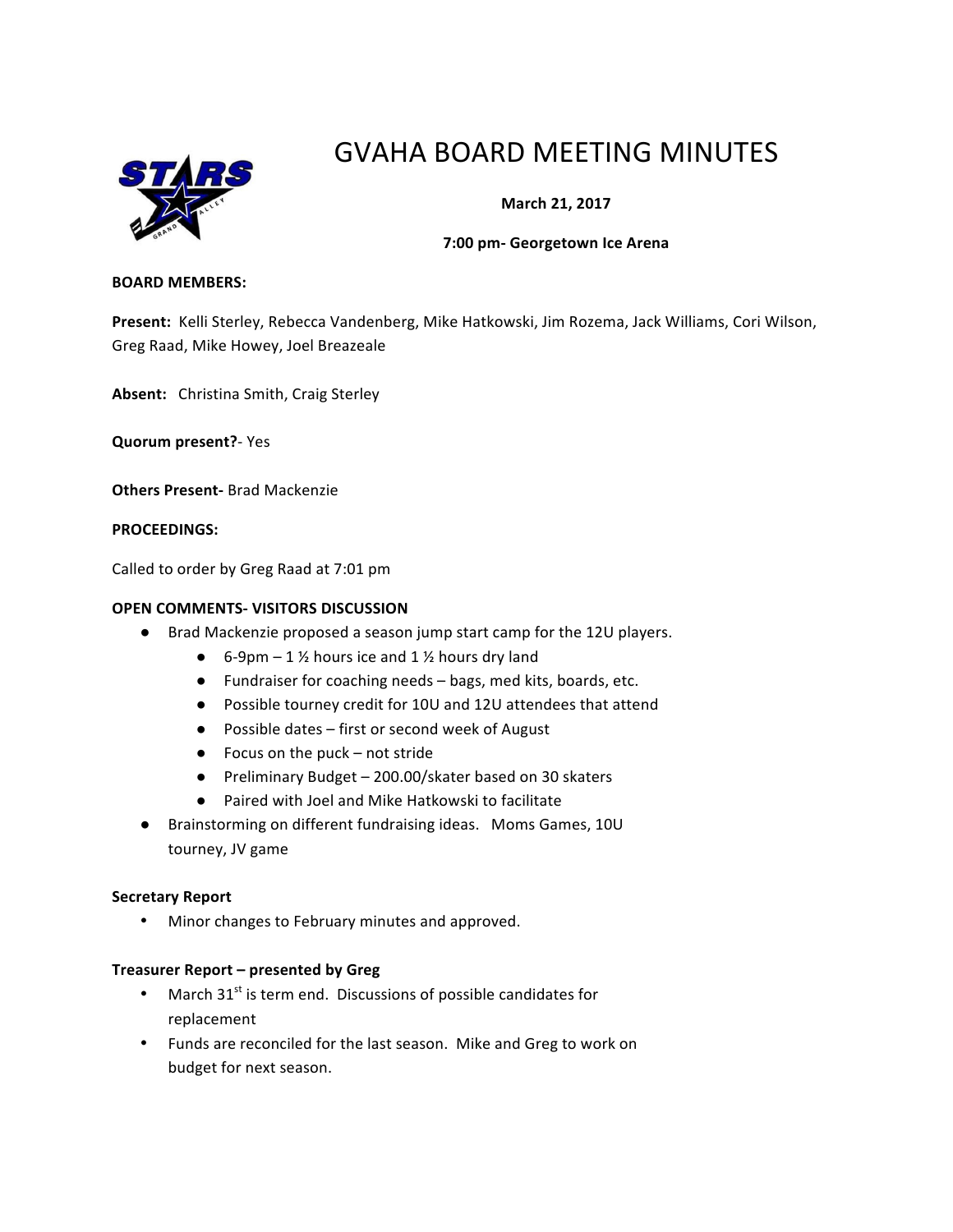#### **VP of Travel Report – Mike Howie**

- Team Snap Parents have been paired with players
- Try Out document needs some tweaks. Try out dates are the week of 5/1. To be emailed at registration and given at tryouts.
- Need Volunteers for tryouts
- Banner and signs for table
	- $\circ$  Possible purchase of tablecloth
- Registration access Mike Howie will work with Rebecca
- Fitting dates need to be scheduled
	- $\circ$  Monday after?
	- o Shells for House?
	- $\circ$  Process board member needs to be present
- Stickers Brad M and Mike Howie to get quotes on ordering car stickers and helmet stickers for everyone. Possibly given at team announcement.
- Try Hockey for Free need to reach out to the girl older players to skate

## **VP House Report – Jim Rozema**

- Discussed the procedure for the announcement of changes to the Bantam House coaching.
- Powerskate Schedule timing try and time between two sets of practices. People are already here or have to come here anyway.

## **Hockey Director Report- Jack Williams/Joel Breazeale**

- This year there will be a Spring learn to play session with 35-40 kids
	- o Next year consider moving earlier
	- o Order learn to play Stars logoed jerseys

## **Fundraising Report**

- Thank you cards have been completed for the highschoolers that helped this season. They all received 5.00 Bigby cards in appreciation.
- Sponsorship fees nest year will go to team or association moving forward.

## **Communications Director Report**

- Annual Planning Calendar
	- $\circ$  An offsite meeting is proposed to put together the yearly calendar for future boards.